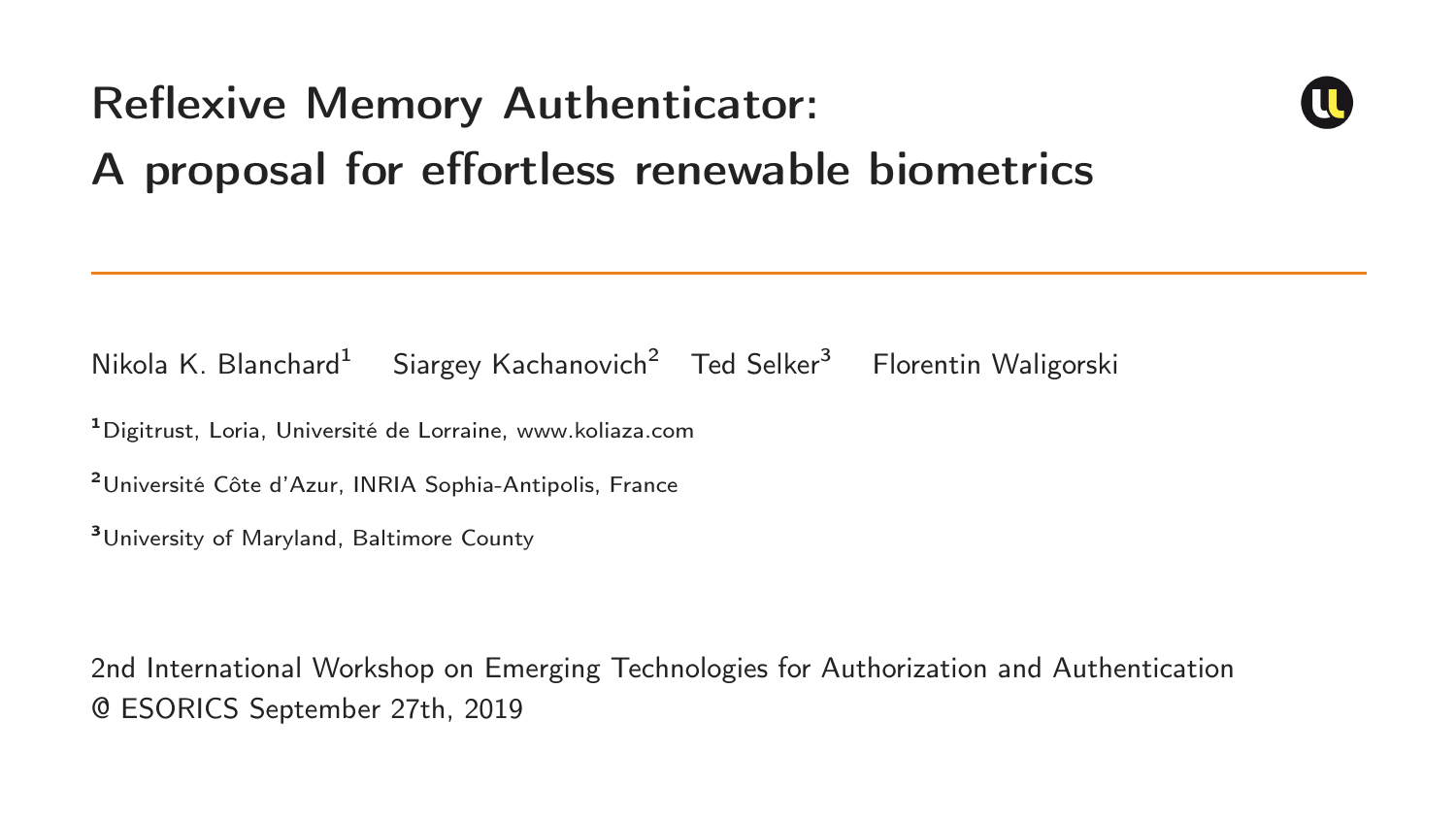<span id="page-1-0"></span>The *state space is too small* for current accuracies:

- Static biometrics don't get better than 0.01% EER
- Behavioural biometrics often are above 1% FFR

For static biometrics, unchangeability is a big issue

- Replay attacks
- Phishing is viable
- Modelisation when replay is not available

Despite little guarantees, more problems from high public trust. Leaks become possible.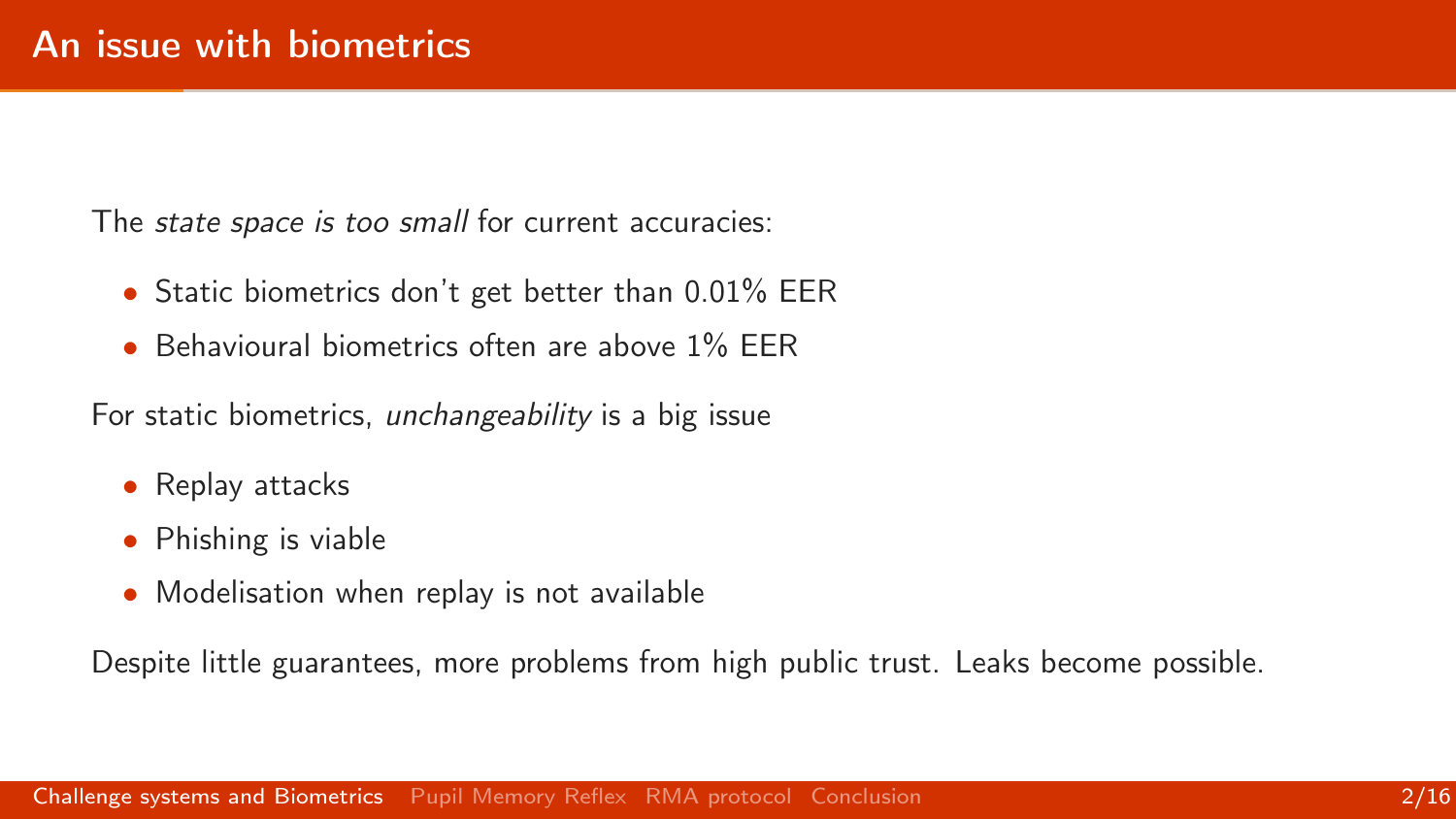Many challenge systems:

- Text challenges (personal questions)
- Graphic passwords
- CAPTCHAs

Common problems:

- **•** Fither slow or unsecure
- Limited usability and requires user effort
- Vulnerable to shoulder-surfing and targeted attacks
- Hard to create good challenges



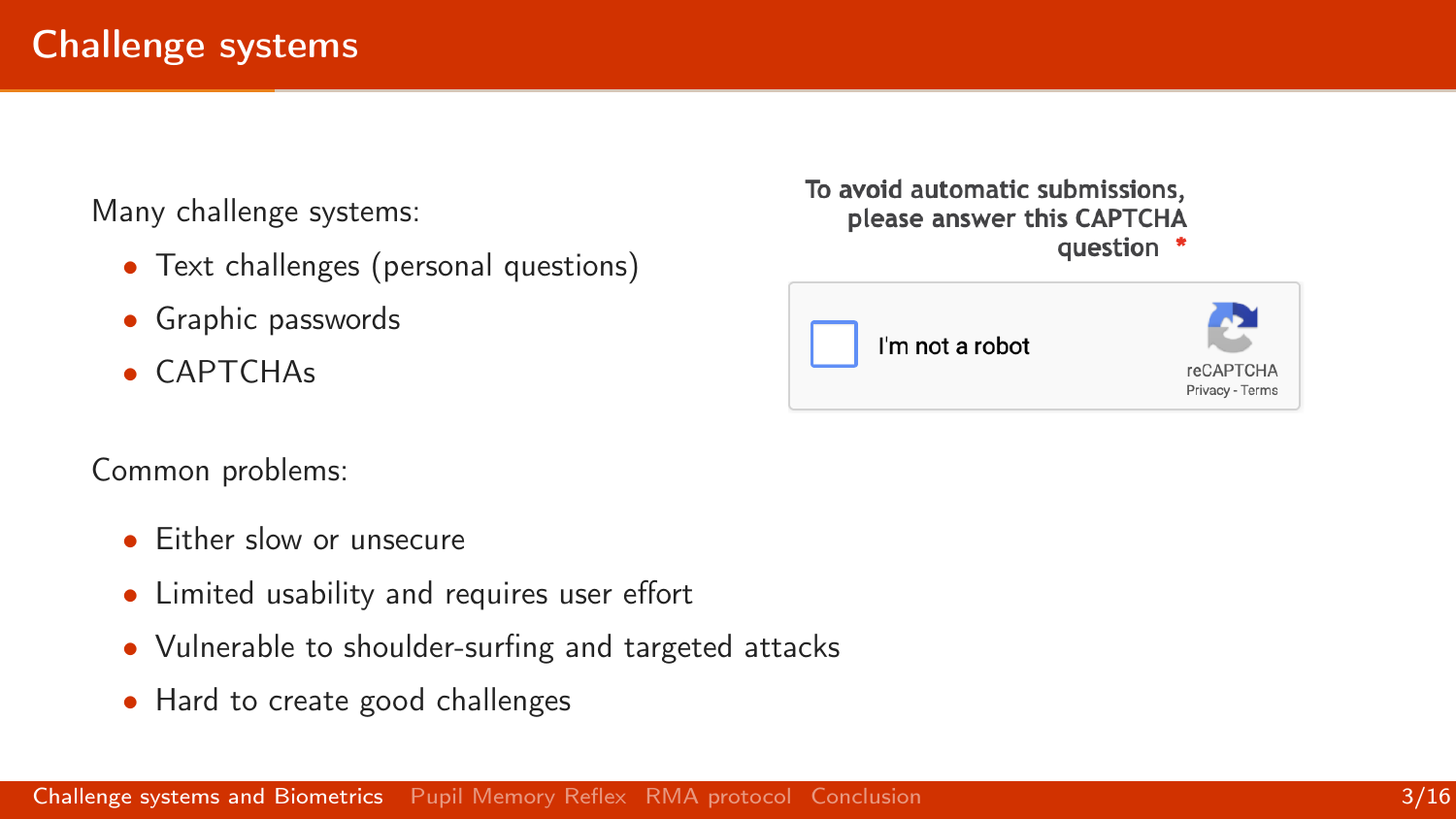Only two real types of challenge biometric systems have been considered:

- Electro-encephalography
- Eye movement biometrics with arbitrary patterns

Problems:

- High EER
- Based on modelising hidden variables instead of challenges themselves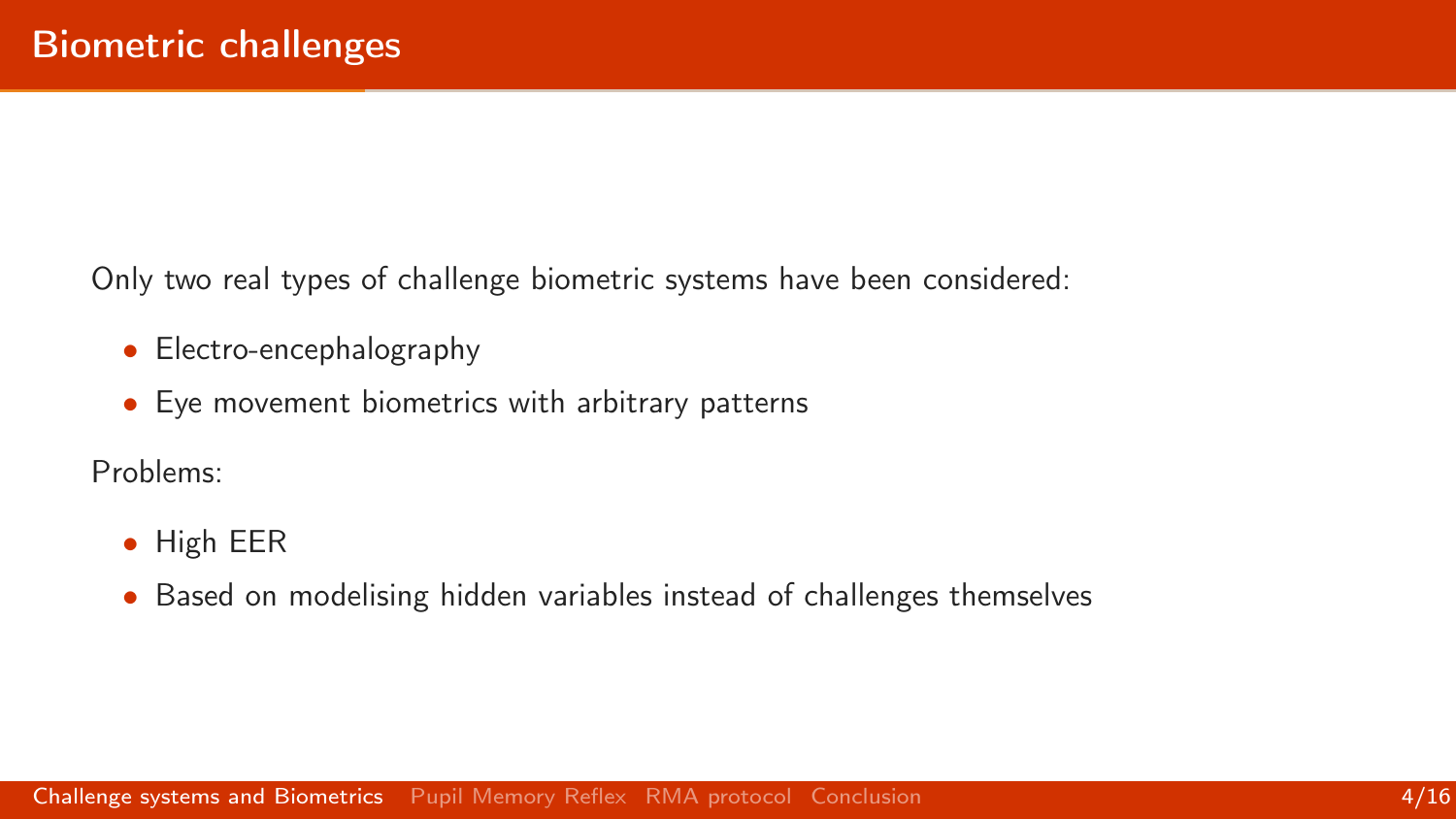<span id="page-4-0"></span>When seeing an image, the pupil contracts then dilates before getting back to normal.

Contraction and dilation speed and magnitude depend on the familiarity of the image.

Many experiments since 1967, some organised recently by Naber, Frässle, Rutishauser, and Einhäuser (2013), and Bradley and Lang (2015).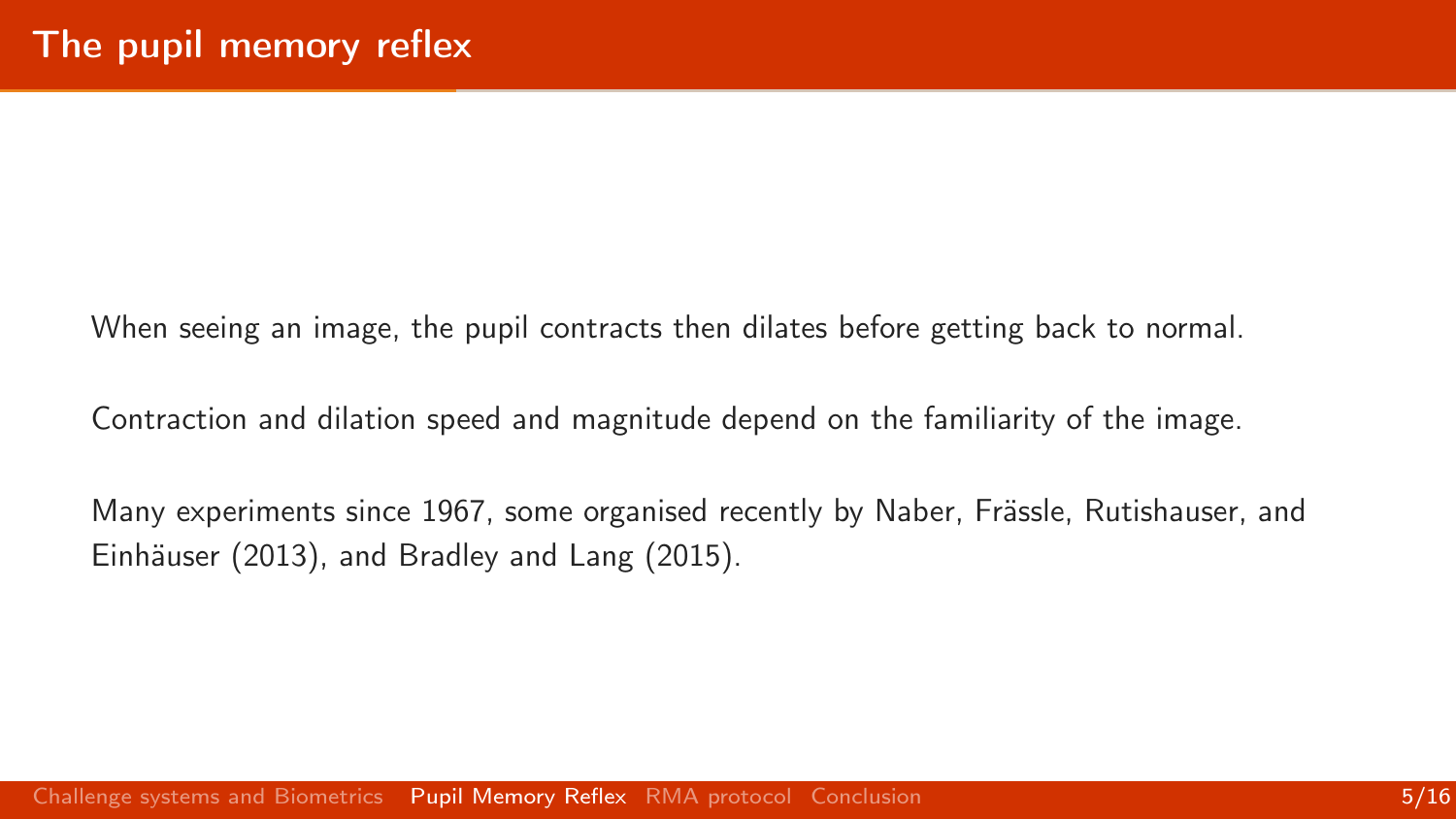#### The pupil memory reflex: speed (Naber et al.)

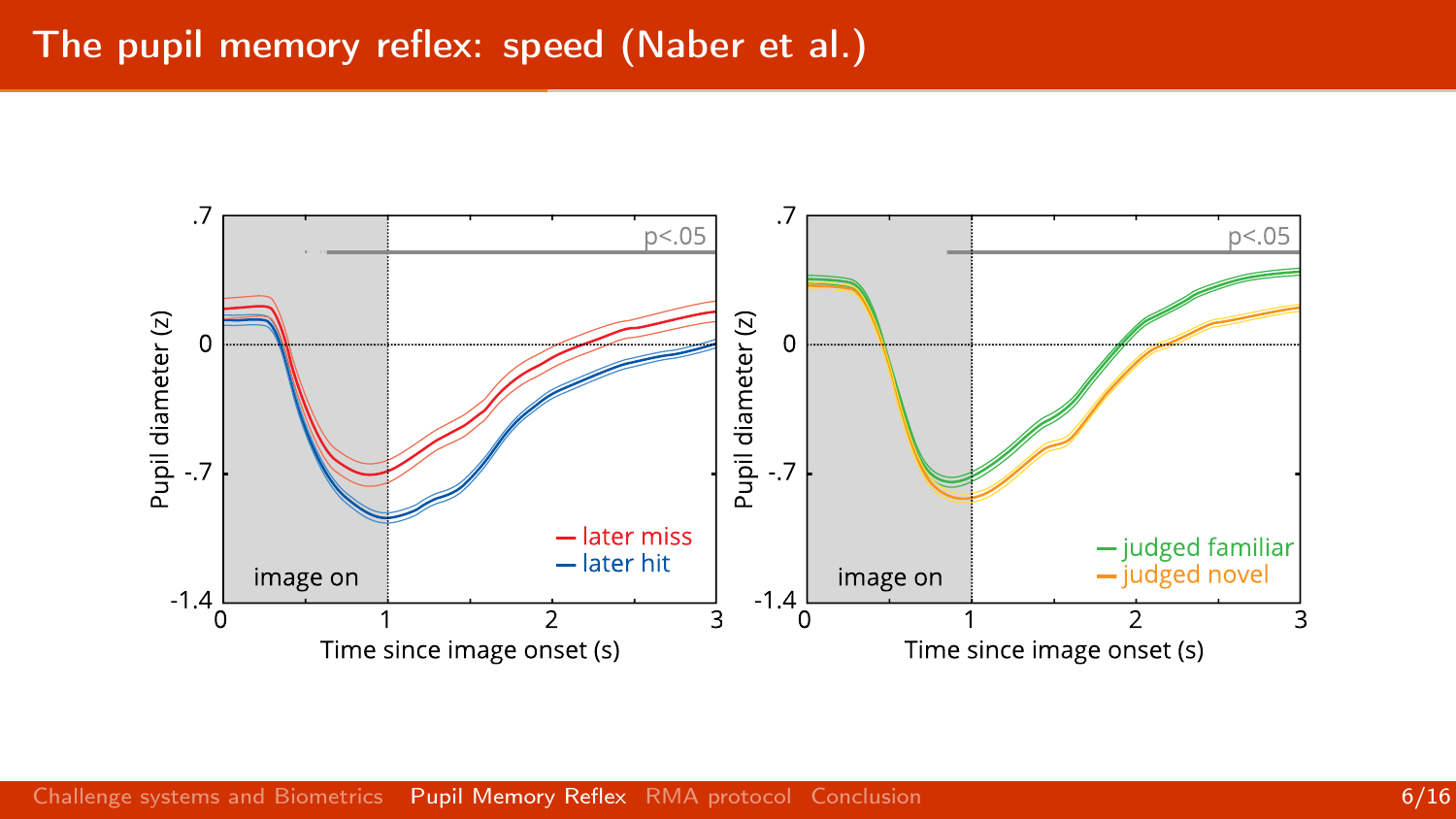#### The pupil memory reflex: repeated tests, memorisation (Naber et al.)

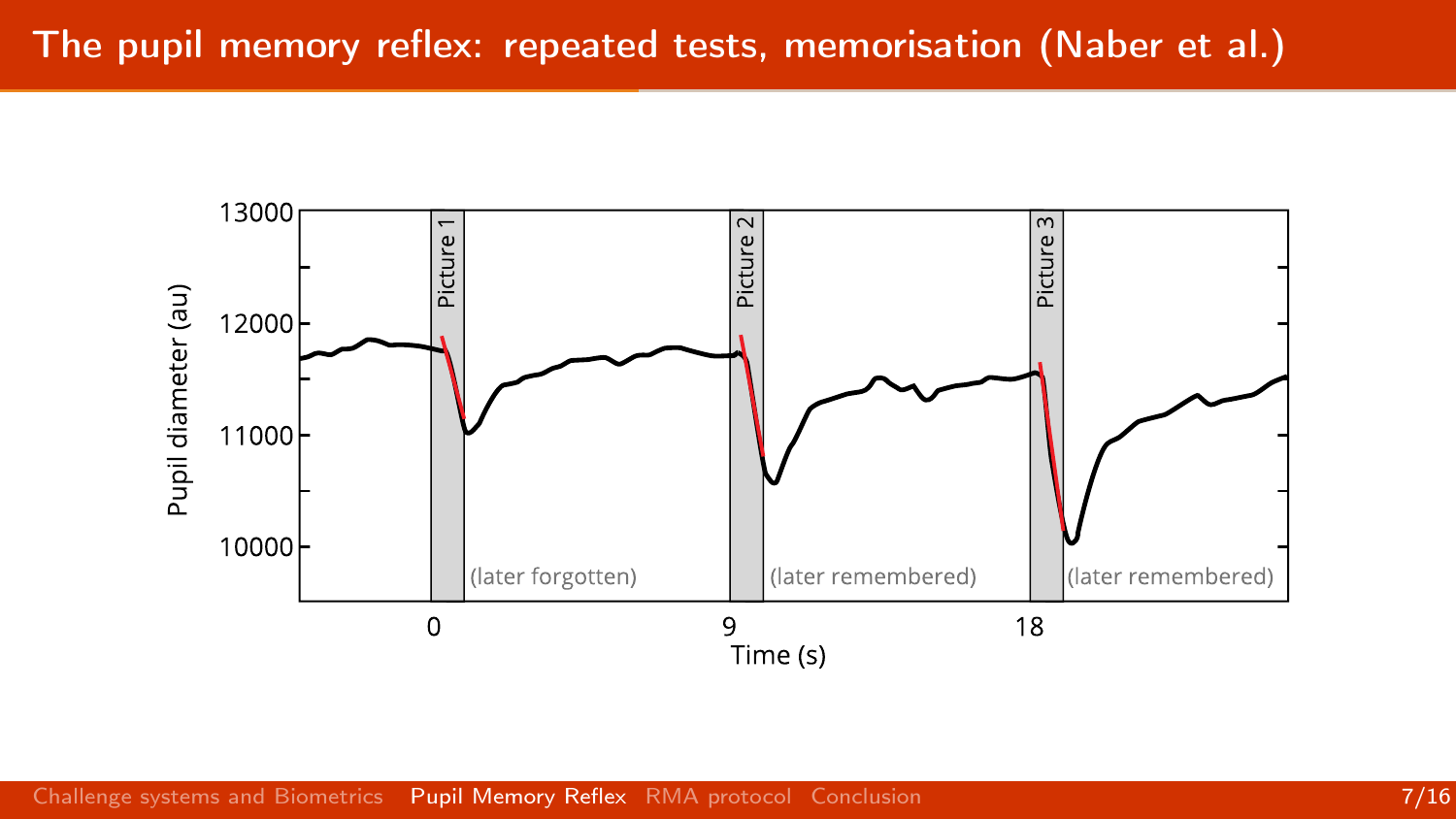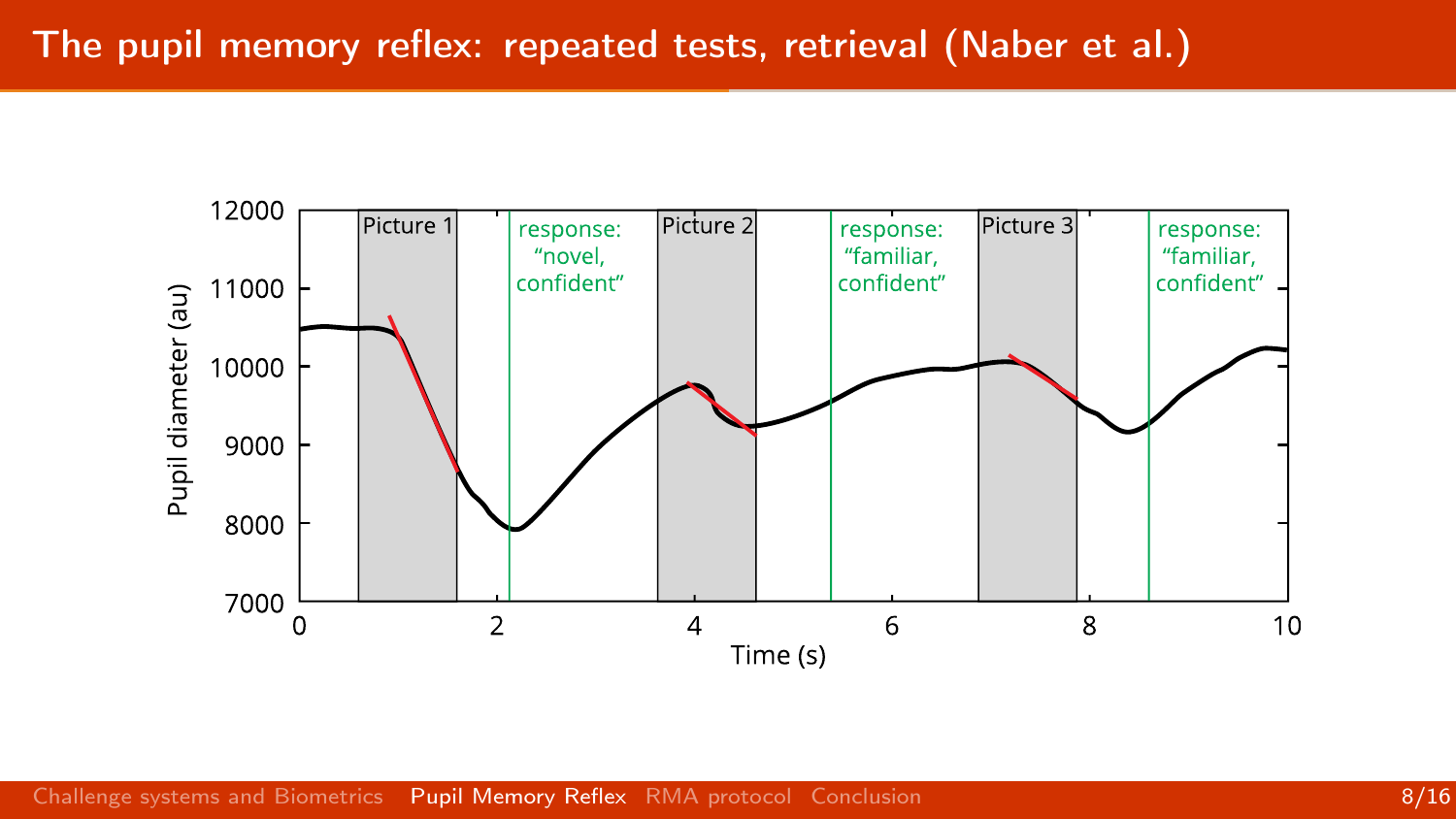#### The pupil memory reflex: emotional content (Bradley and Lang)

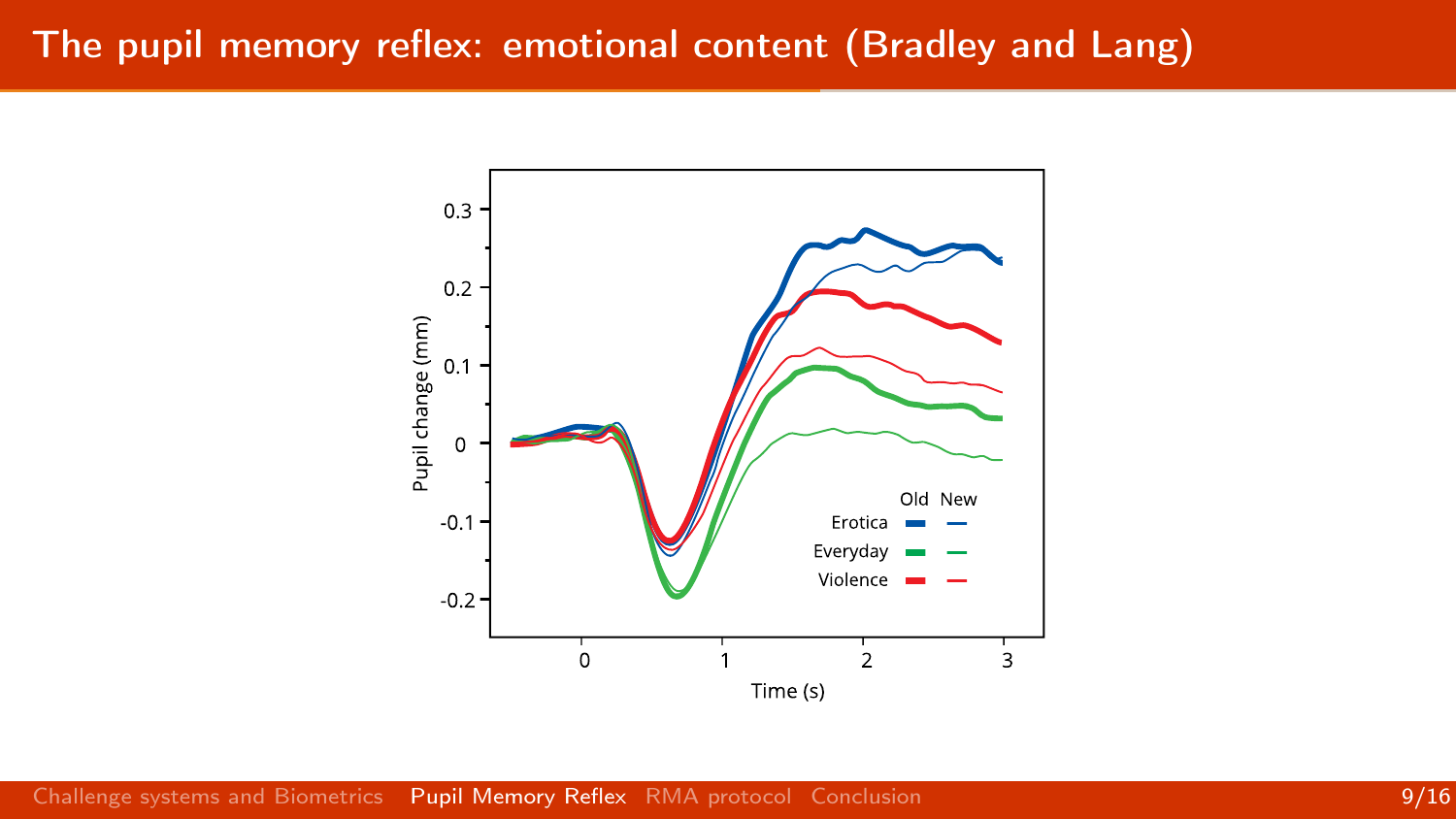<span id="page-9-0"></span>At account creation, memorise  $\approx$  30 randomly selected pictures.

Authentication protocol:

- 1. Show a picture randomly selected from the known or unknown sets;
- 2. Detect pupil size variation;
- 3. Categorise the reaction as known or unknown;
- 4. Update probability of being user/intruder
- 5. Accept or trigger alarm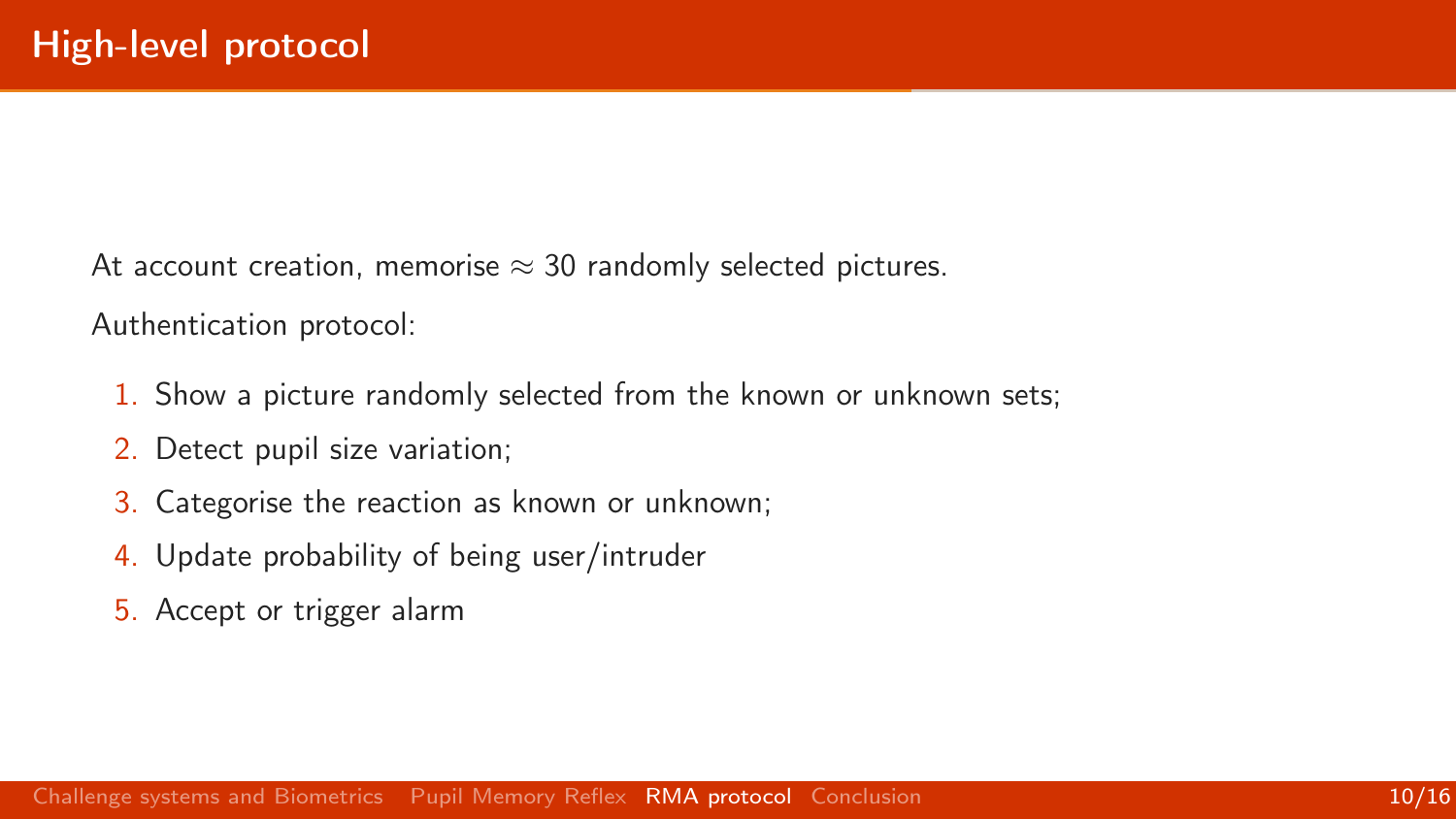Many parameters to determine

- Image types and sources
- Relative probability of known/unknown images
- Time per image and resting period
- Threshold for acceptance/rejection/continued testing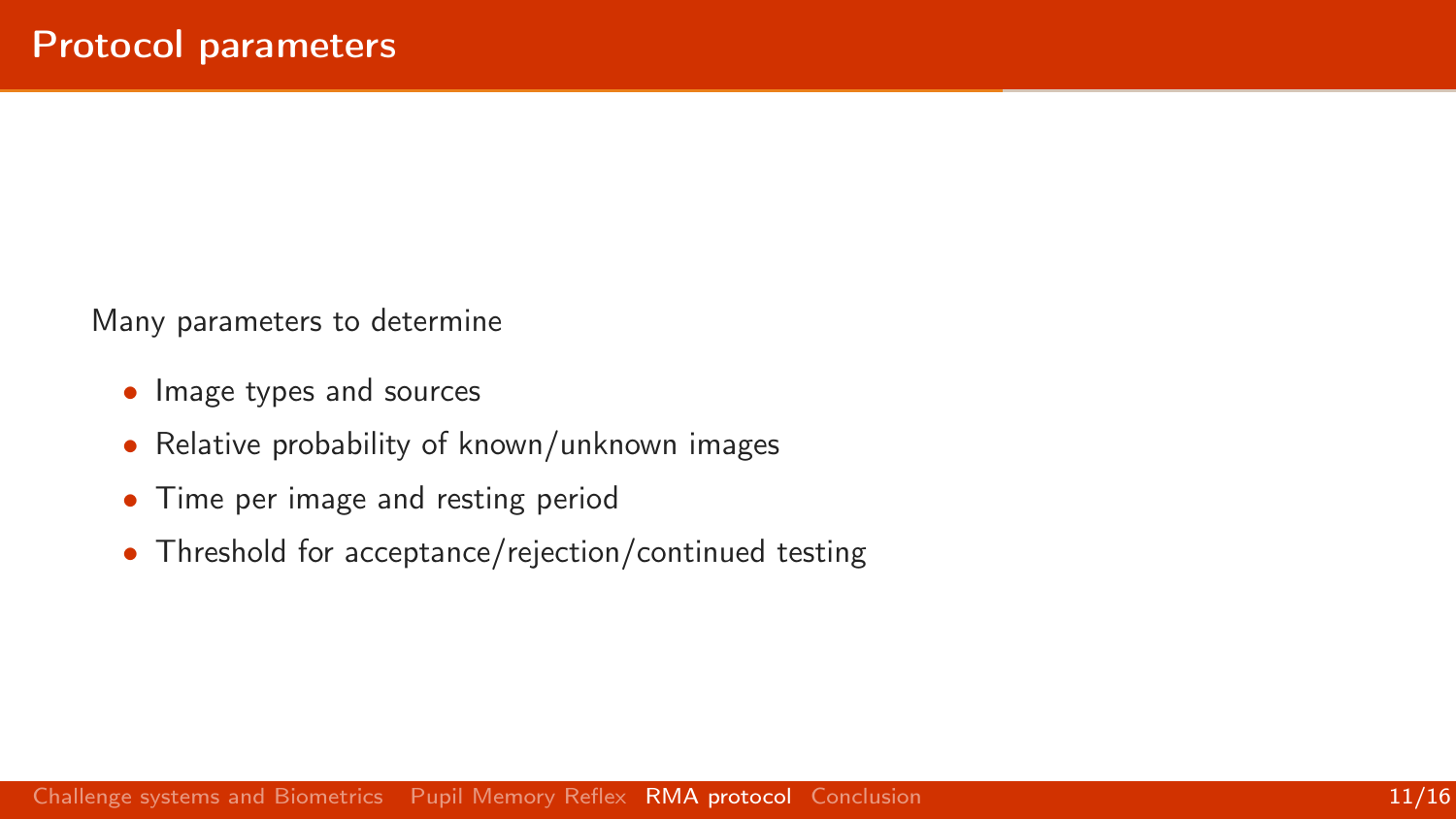### RMA success rate  $(p_{x_0} = p_{y_1} = 0.95)$

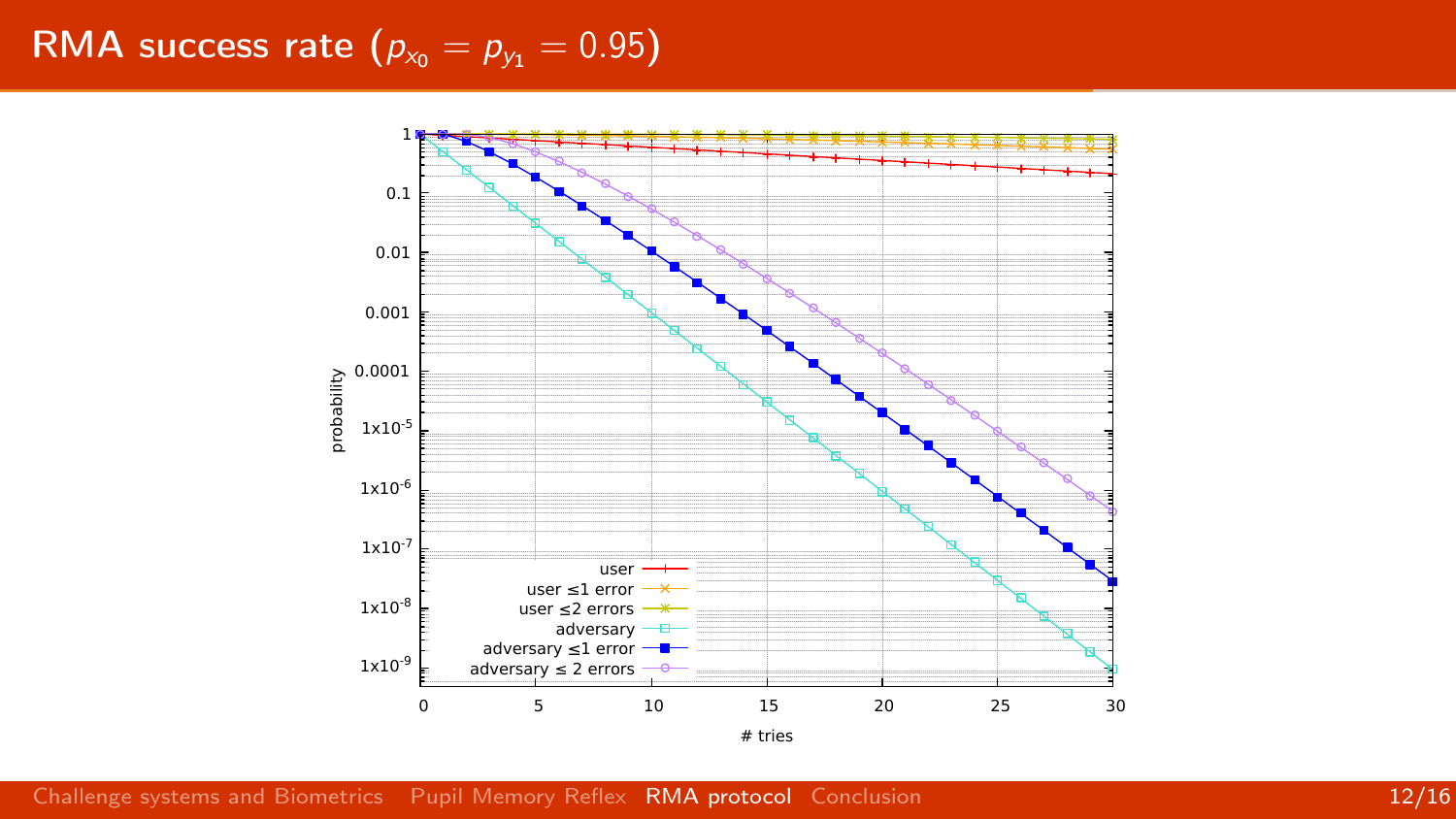#### Adaptive probability of being the user

Probability of being the adversary

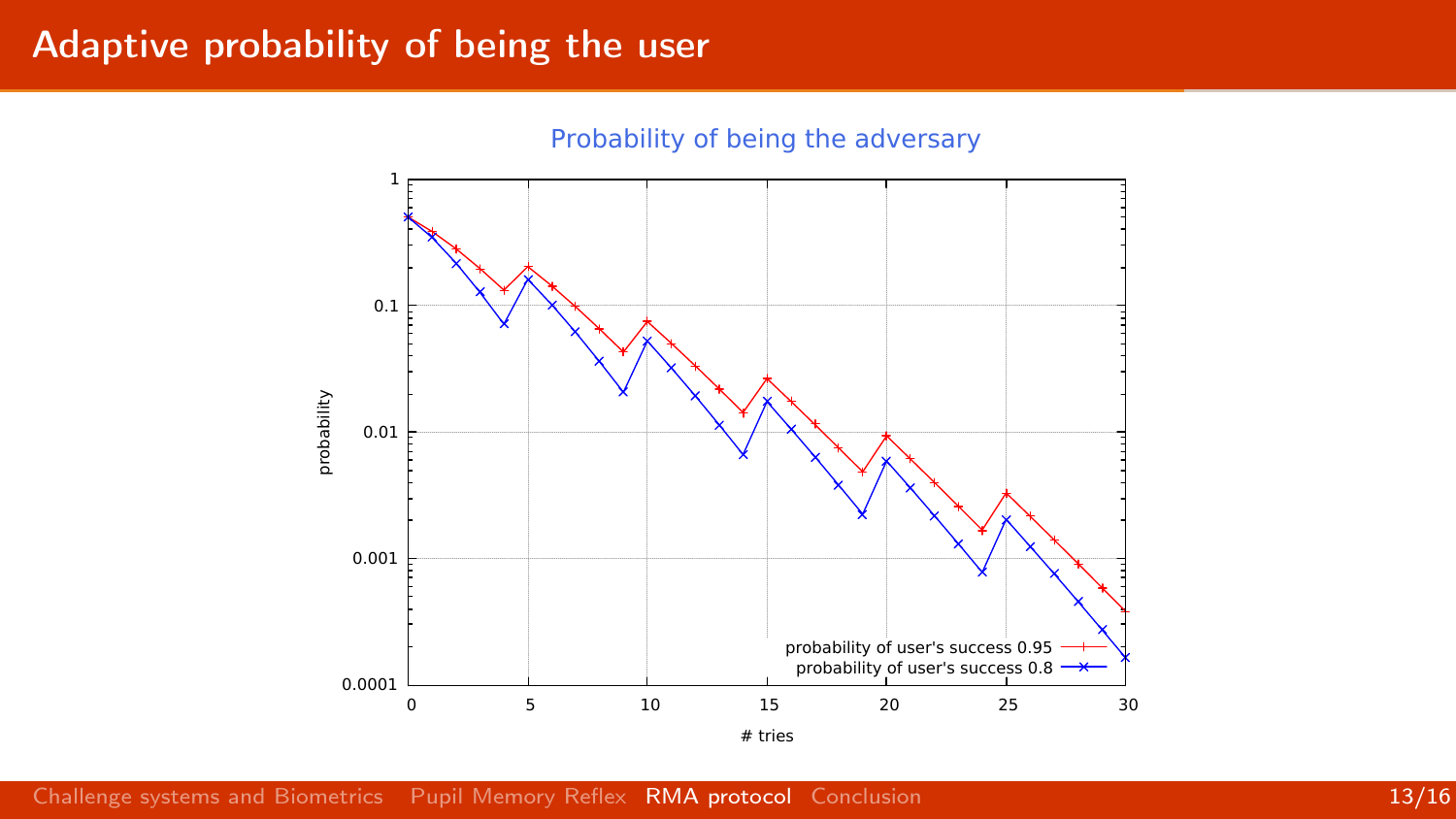Some algorithmic questions:

- How to handle noise cancellation?
- How to keep track of the images shown?
- How to prevent targeted attacks?
- What happens if used for many services?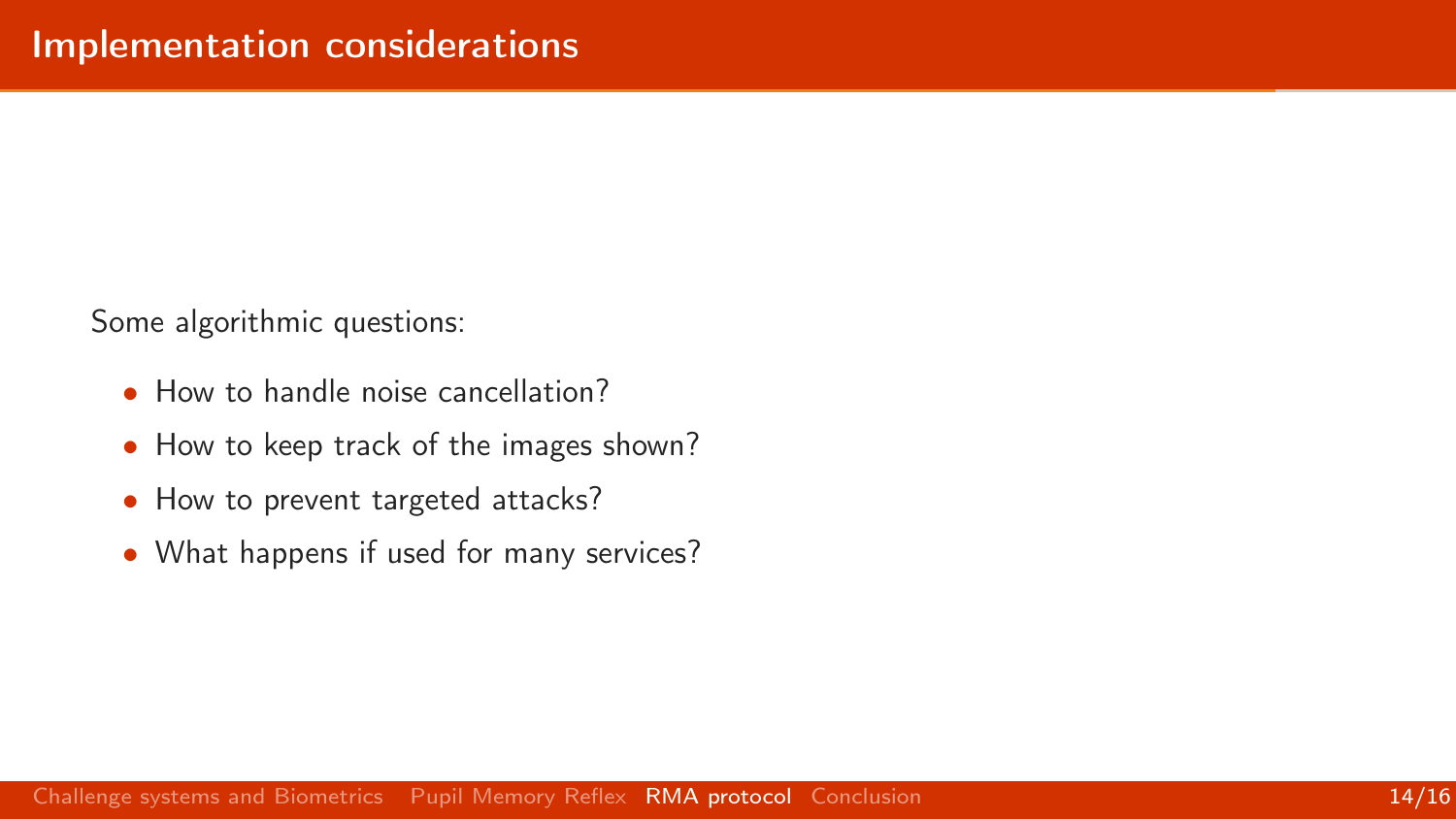<span id="page-14-0"></span>Three potential improvements/extensions:

- Use loading times to show a standard image for a baseline
- Create continuous authentication, following considerate computing principles
- Potential non-noticeable use to detect intoxication/modified mental states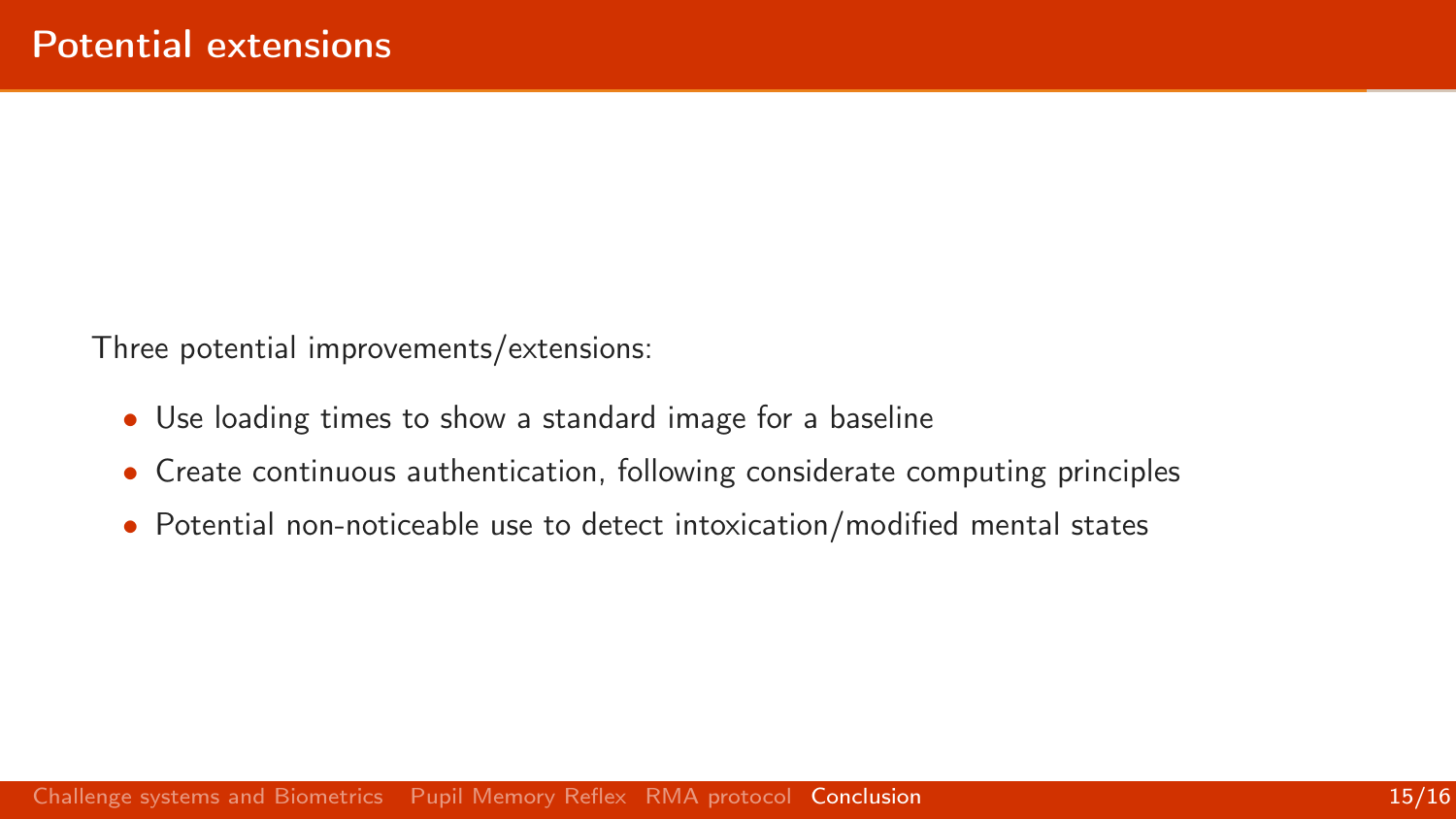We raise multiple questions:

- How fast can we discriminate between known/unknown images?
- Can we compensate the interference without a rest period?
- Can we get more than 1 bit of data?
- How do we react to image closely related to known ones? To composite images?
- What happens if we show a high frequency stream? A long stream?
- Can ocular fatigue become a problem?